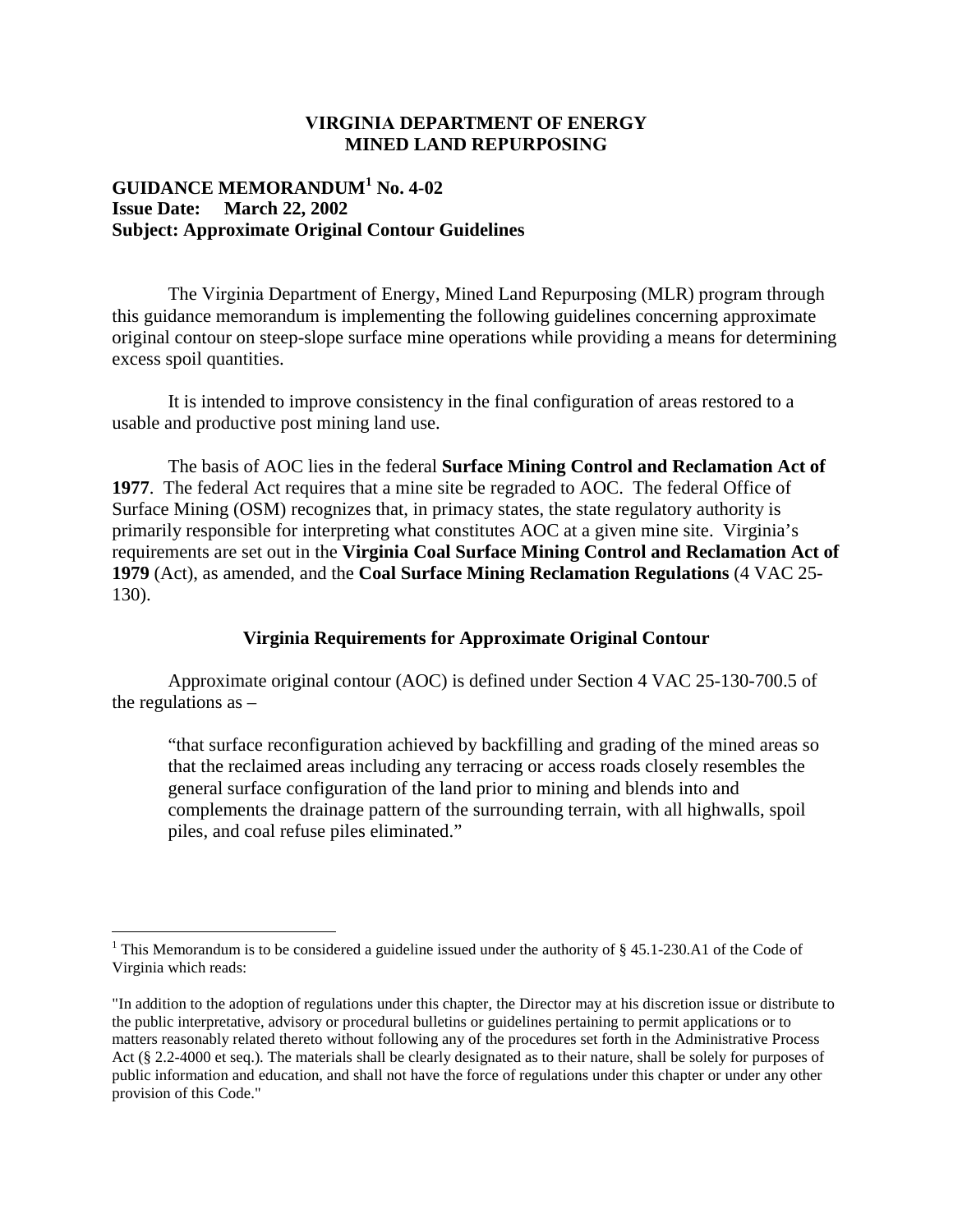Sections 4 VAC 25-130-816.102(a) and 4 VAC 25-130-817.102(a) of the regulations provide backfilling and regrading standards for all disturbed areas of a permit. The AOC standards must be achieved for all disturbed areas, except as allowed by subsection (k) of the aforementioned regulations, when:

- (1) the standards for thin overburden are met in 4VAC 25-130-816.104,
- (2) the standards for thick overburden are met in 4VAC 25-130-816.105, or
- (3) Approval is obtained from the MLR for:
	- (a) Mountaintop removal operations in accordance with 4 VAC 25-130-785.14
	- (b) A variance from AOC in accordance with 4 VAC 25-130-785.16: or
	- (c) Incomplete elimination of highwalls in previously mined areas per 4 VAC 25-
		- 130-816.106

AOC is to be met whenever there is no variance clearly defined in the approved permit package.

To help decide if AOC is achieved in the permit proposal, MLR considers, at a minimum, the following three criteria:

- (1) Surface configuration
- (2) Drainage patterns
- (3) Highwalls and spoil pile elimination

The Act requires that post mining areas have all highwalls and spoil piles eliminated. Static safety factors of 1.3 or greater are required.

In reviewing a permit application, this static safety factor requirement can be considered achieved by post mining slopes that are 2h:1v. The post mining slopes may also match premining slopes that are steeper or flatter than 2h:1v, as long as the minimum 1.3 static safety factor is met. Access roads for the post mining land use should be limited to a 20 feet width. The MLR may approve greater access road width if it can be demonstrated that it supports the post mining land use. Drainage controls and berms should be included and approved in the plans. In order to determine if a proposed grading plan achieves AOC, both the pre-mining and post mining cross sections should be submitted. These pre-mining and post mining cross sections should match and be provided for all critical slope areas (i.e. finger ridges, significant slope changes, etc.).

The following figures are provided to demonstrate some applications of these guidelines. Three typical mining examples are presented. In each situation, the reclaimed configuration is established by initiating backfilling operations at the location of the outcrop at the lowest seam to be mined. A flat area may be left for an access road and drainage control. After these allowances,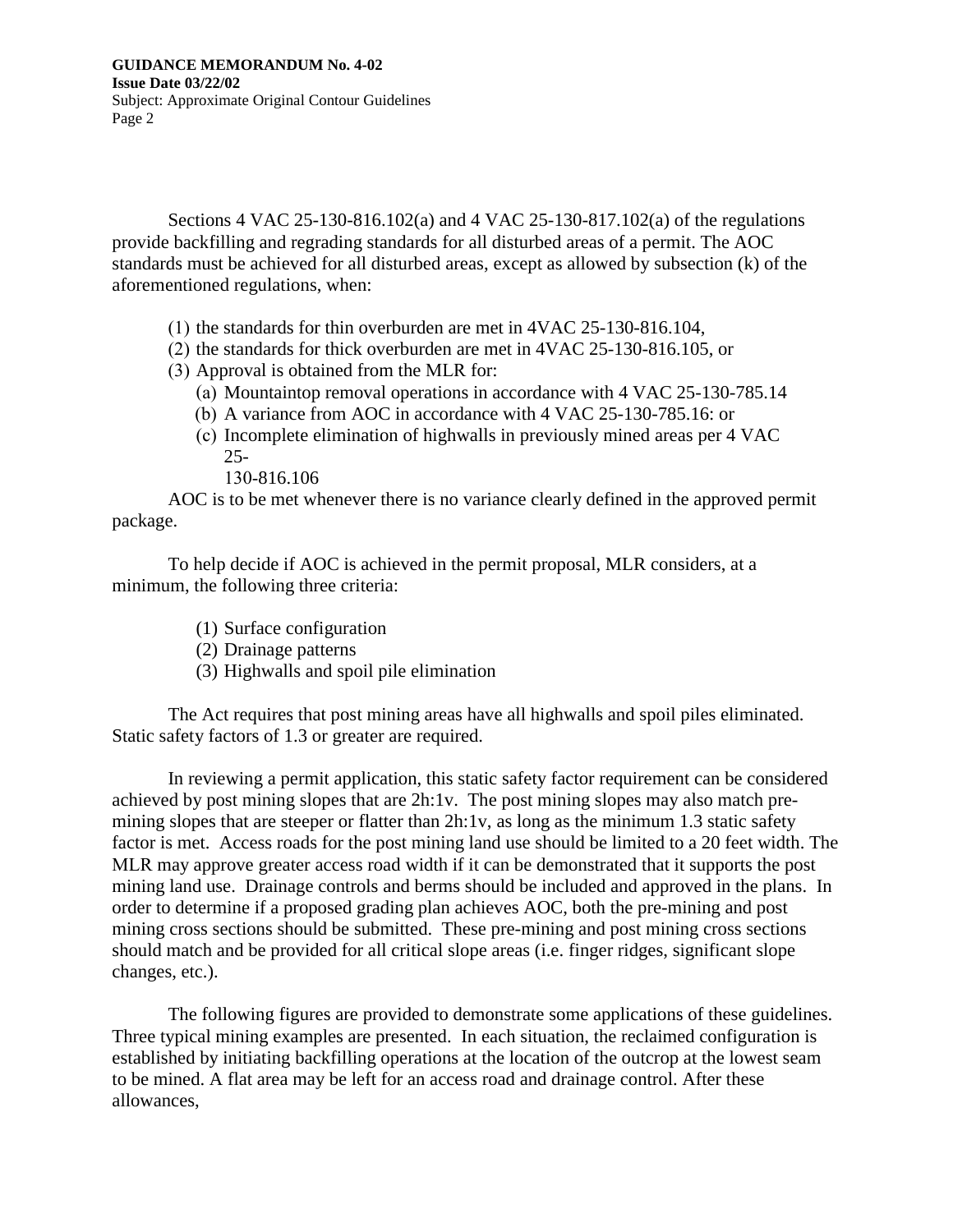the slope is then started upward on a 2h:lv slope (or equivalent premining slope), as long as the 1.3 static safety factor is met.

- **Figure 1** demonstrates a steep slope/mountaintop mining operation that has been returned to AOC.
- **Figure 2** demonstrates a typical steep slope contour mine returned to AOC. In all cases the highwalls must be eliminated. This may require slopes steeper than  $2h:$ lv.
- **Figures 3** and 4 demonstrate a finger ridge removal operation that has been returned to AOC. For long finger ridge removal, cross sections should be provided transversely through the length of the finger ridge showing a profile of the ridge and perpendicular to the profile (i.e. parallel to the proposed highwall from outcrop to outcrop). In all cases, highwalls have to be eliminated. Generally for long finger ridges, the cross sections from crop to crop are used to establish the post-reclamation profiles.

The boundary of the mined area is determined by vertically projecting a line from the outcrop of the lowest coal seam mined. The mined area is shown on the following figures. Individual mining areas within each permit area should be established. For contiguous mining operations the mining should be considered one operation (**Figure 5**).

Again, although the two mined areas are combined for reclamation purposes, in order to meet AOC, the Act requires each individual highwall be eliminated.

Final elevations are not controlling factors in determining whether an area has been restored to AOC. The area need not be restored to the original elevations. The reclaimed area may be somewhat lower or even higher than the original elevations. The key component in determining AOC is the proposed configuration of the backfill. This configuration needs to comply with the provisions detailed above.

Once the final proposed configuration is determined, the applicant should include detailed spoil volume calculations based on site-specific materials, so that swell shrinkage and bulking can be accurately predicted. The total spoil volume is calculated for the site. Next the volume of material required to backfill the site to the approved AOC configuration is determined. By definition, any excess material not required to return the site to AOC is excess spoil and may be placed in approved excess spoil disposal sites.

An additional option for AOC includes **landform grading**. In this situation, the permittee may use variations in slope to create contours that reflect more natural slopes. For example, a permittee may place additional material on the bench area and reduce the slope of the contour as long as he can show stability in that area. The operator may use excess spoil to produce irregular shapes of natural stable slopes. These slopes would be characterized by a continuous series of concave and convex forms, interspersed with swales and berms that blend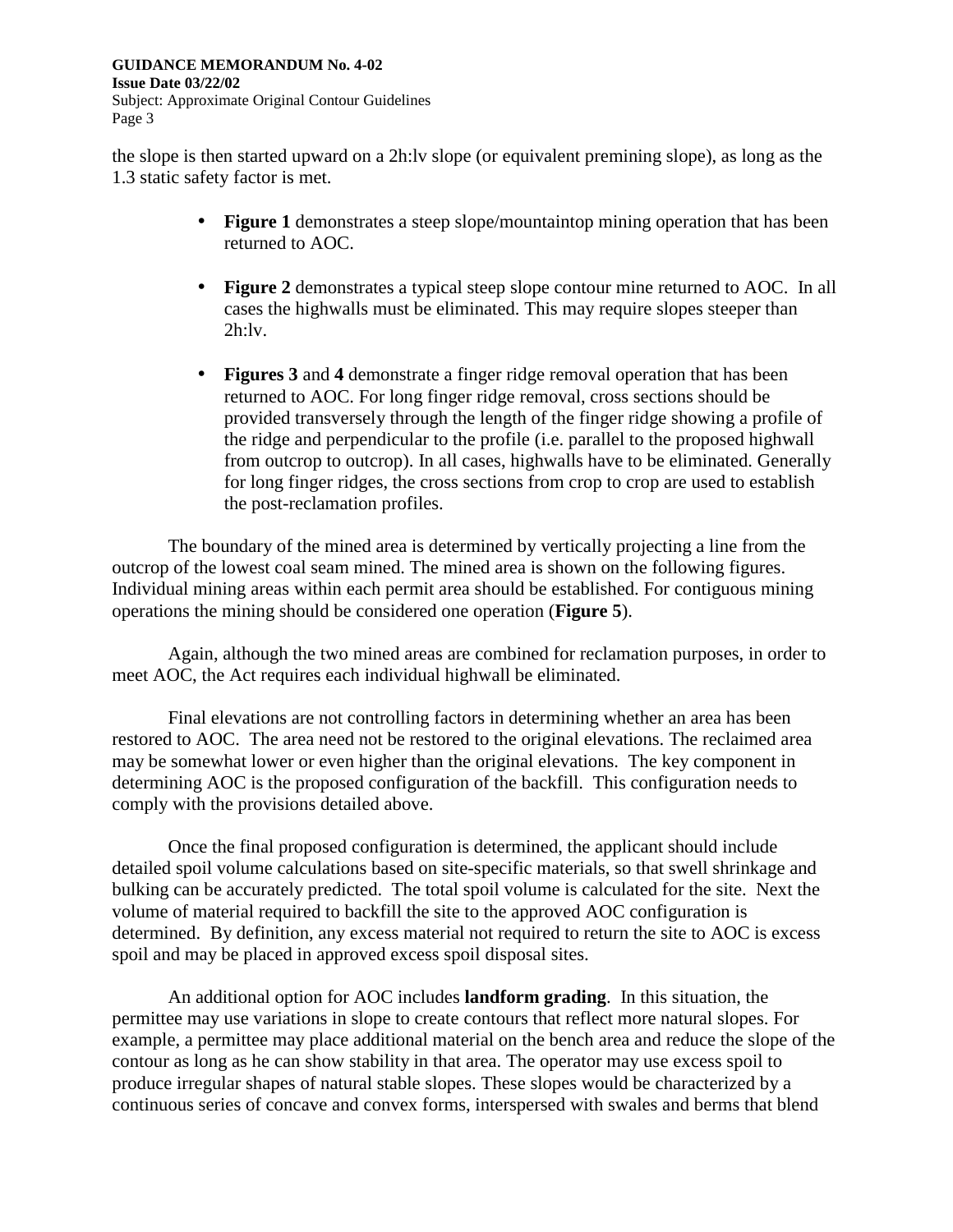with natural slopes. Landform grading may be employed as long as the volume of excess spoil initially determined is not exceeded.

Slope drainage devices would follow natural slope drop lines to re-create natural original drainage patterns. All spoil piles should be used in the grading. The surface configuration criterion for meeting AOC will be met if the landforms constructed closely match undisturbed areas, with curvilinear contours. Again, documentation of the mine area prior to disturbance is essential for the support of the rationale for the post-mining configuration of landform grading. As long as these landform-graded areas meet the criteria for AOC and the determined excess spoil volumes are not exceeded, they would be accepted as AOC.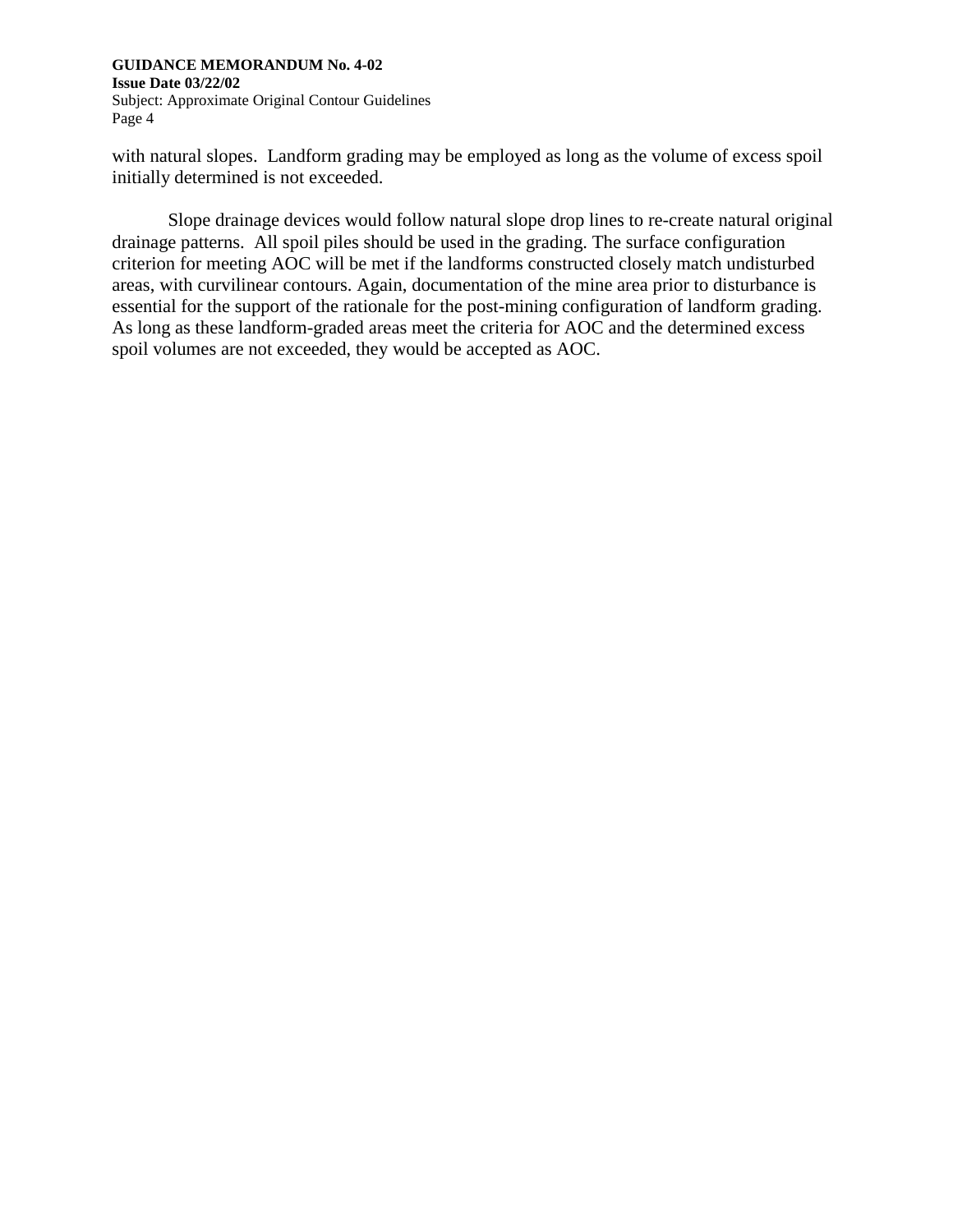Typical Mountaintop Operation



Premining Section

Postmining Section

Lowest seam to be mined

Typical postmining slopes are 2h: 1v Drainage structure may be left Terraces are acceptable

Figure 1

Fill Area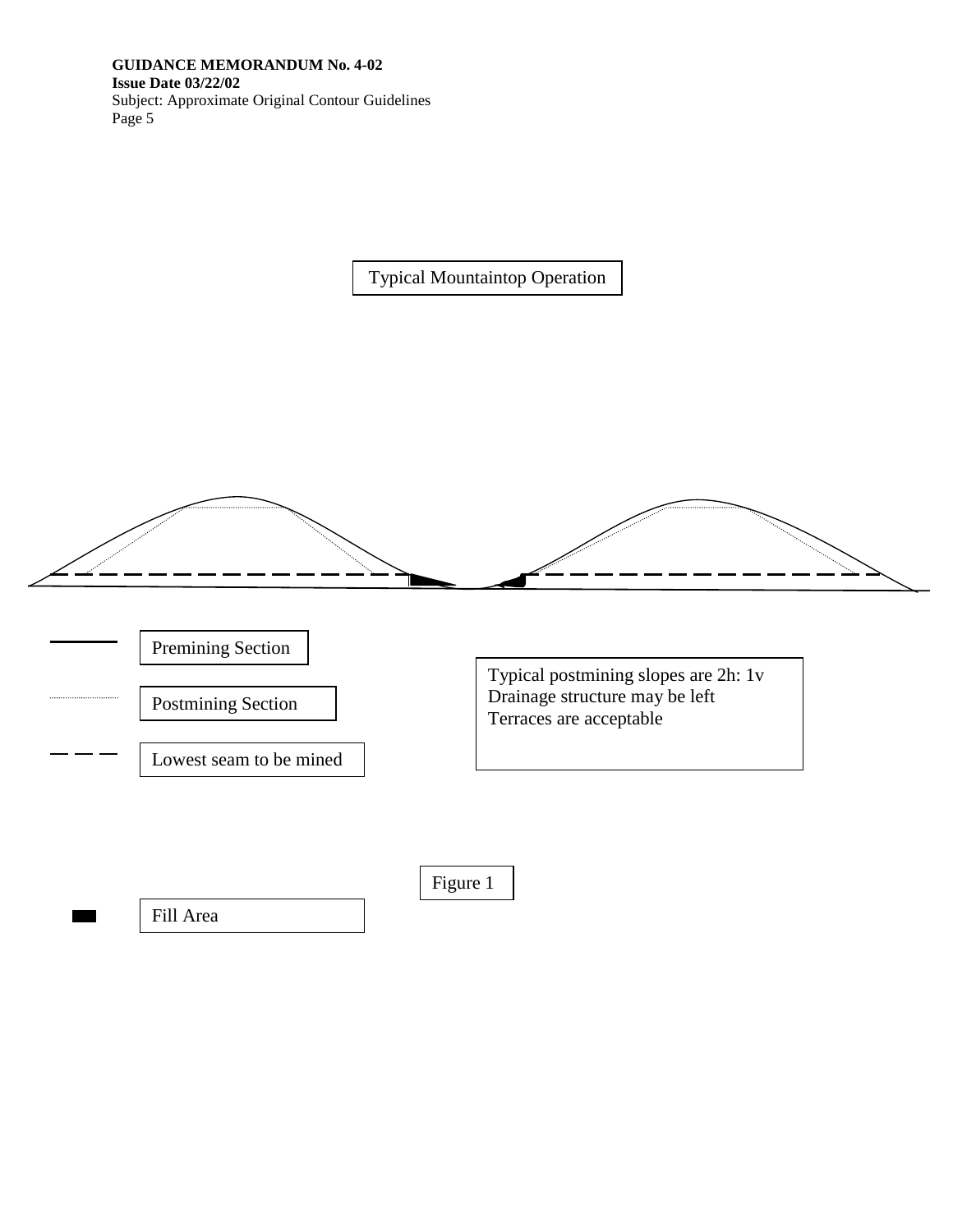### **GUIDANCE MEMORANDUM No. 4-02 Issue Date 03/22/02**

Subject: Approximate Original Contour Guidelines Page 6

Typical Contour



Figure 2

Premining Cross Section

.....................

Postmining Cross Section

Lowest coal seam to be mined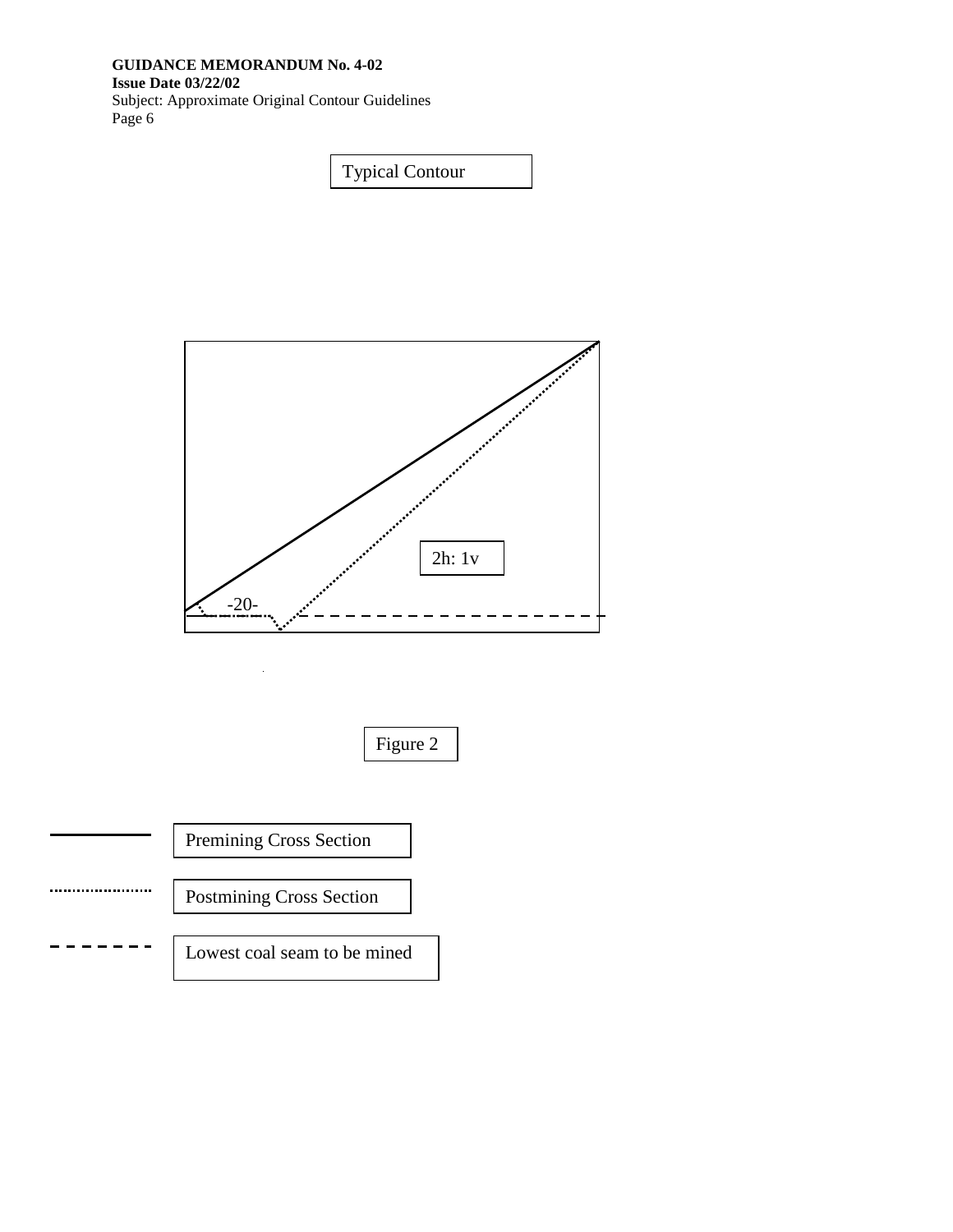Page 7



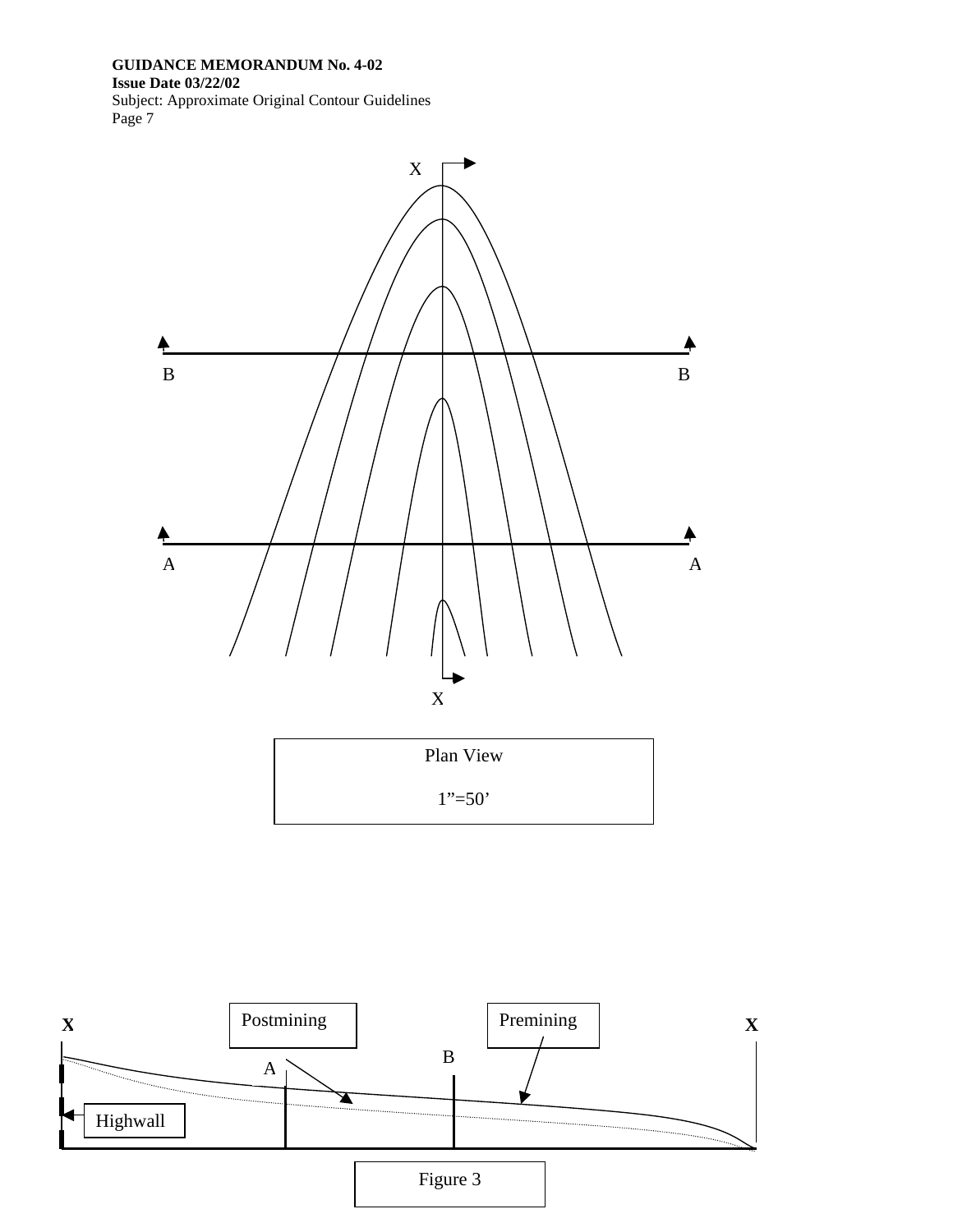## **GUIDANCE MEMORANDUM No. 4-02**

#### **Issue Date 03/22/02**

Subject: Approximate Original Contour Guidelines Page 8